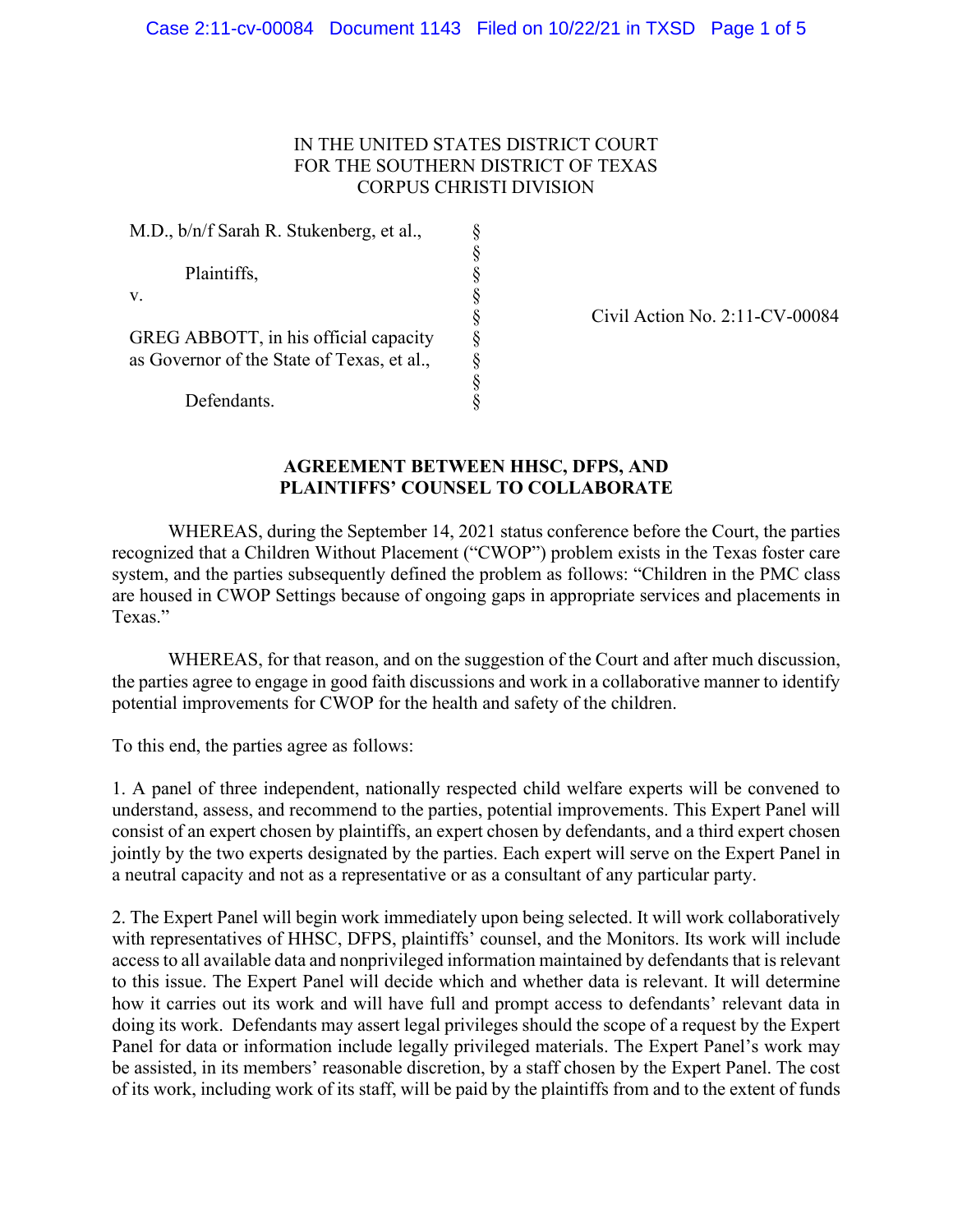currently held in trust for the class by plaintiffs' private law firm counsel from the Court's initial attorney fees award. Defendants are not obligated to pay for the costs or fees incurred by the experts or their staff. Terms setting forth in more detail, the duration and scope of the Expert Panel members' engagements, will be provided in agreed upon letters of engagement.

3. The Expert Panel and parties will maintain the confidentiality of non-privileged data provided by defendants, and any work product developed by the Expert Panel, unless such data has been obtained through lawful means other than the work of the Expert Panel. Before beginning their work, the Expert Panel members and staff will execute the stipulation of confidentiality previously approved by the Court in this case (Amended Protective Order, entered July 12, 2012 [ECF No. 138] (the "Protective Order")). All parties agree that each of the Experts is a "Qualified Person" as that term is defined in the Protective Order. All meetings, data, discussions, and deliberations in which the Expert Panel or its staff participate will be confidential and subject to the Protective Order.

4. The Court and Monitors will have full access to all data considered and work product produced by the Expert Panel. The Monitors and their staff will remain subject to the current confidentiality protocols as approved previously by the Court. The parties' confidentiality commitments do not bind the Court in any way.

5. The data and any work product developed by the Expert Panel may be used by the Expert Panel members and the parties only for purposes of this engagement. The parties will be entitled to review the data and nonprivileged information reviewed or considered by the experts in developing recommendations and without waiving any claims of privilege or protections. This collaboration between the parties falls under Federal Rule of Evidence 408; therefore, neither the Expert Panel's work product nor any data provided pursuant to this agreement may be relied upon in any legal, administrative, or other proceeding by the parties or members of the Expert Panel. Nor will any Expert Panel member be called by any party to testify in this litigation, unless by agreement between all parties. This commitment by the parties not to call any member of the Expert Panel unless by agreement of the parties does not bind the Court.

6. The Expert Panel will work with the State to develop a plan containing specific, concrete recommendations to the parties and Monitors concerning CWOP as soon as practicable and, if feasible, by Dec. 15, 2021. Parties agree the plan may be shared with the Court via the Court's Monitors.

7. The Expert Panel recommendations are advisory. While defendants commit to cooperate in good faith with the Expert Panel, and consider the recommendations, defendants are not obligated to accept the recommendations in whole or in part, and the recommendations will impose no obligations upon defendants. Within 15 days of the parties' receipt of the Expert Panel's recommendations, the parties, the members of the Expert Panel, and the Monitors will convene in a meeting to discuss the recommendations and to establish a date certain by which defendants shall notify the plaintiffs and the Court's Monitors whether they accept and intend to implement the recommendations in whole or in part. The parties' representatives at the meeting shall include counsel for the plaintiff class, counsel for each defendant, and agency leadership including the Commissioners of DFPS and HHSC. No privileges or protections are waived by defendants by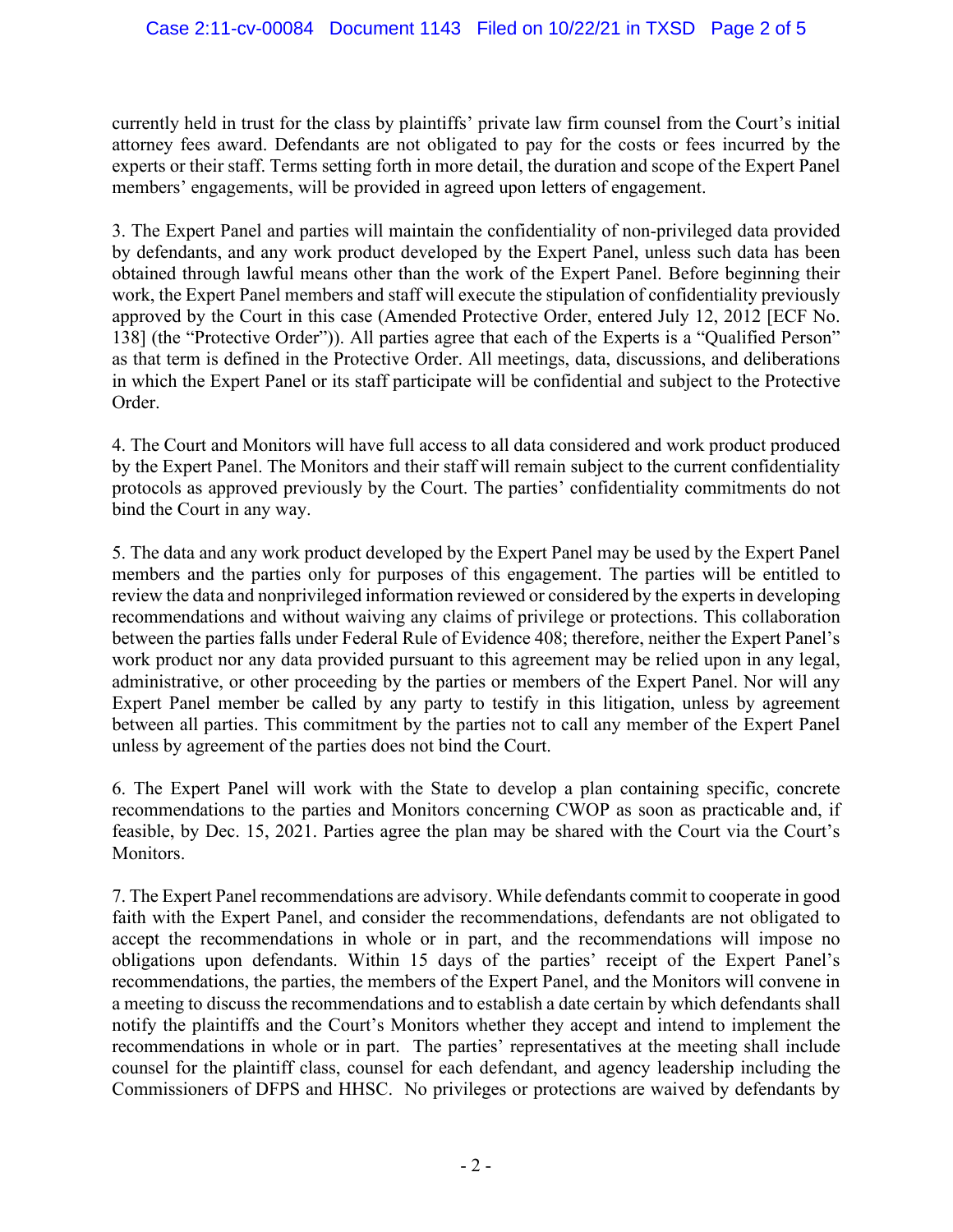virtue of disclosure to the Expert Panel or any of its members. Nothing in this Agreement expands or limits the scope of this litigation or any injunctive orders entered in it.

Dated: October 22, 2021

Respectfully submitted,

Samantha Bartosz (pro hac vice) Stephen Dixon (pro hac vice) CHILDREN'S RIGHTS 88 Pine Street New York, New York 10005 (212) 683-2210 [sbartosz@childrensrights.org](mailto:sbartosz@childrensrights.org)

Marcia Robinson Lowry A BETTER CHILDHOOD, INC. 355 Lexington Avenue, Floor 16 New York NY 10017 (646) 795-4456 [mlowry@ABetterChildhood.org](mailto:mlowry@ABetterChildhood.org) /s/ *R. Paul Yetter*

R. Paul Yetter State Bar No. 22154200 Christian J. Ward State Bar No. 24033434 YETTER COLEMAN LLP 811 Main Street, Suite 4100 Houston, Texas 77002 (713) 632-8000 [pyetter@yettercoleman.com](mailto:pyetter@yettercoleman.com)

Barry F. McNeil State Bar No. 13829500 HAYNES AND BOONE, LLP 2323 Victory Ave., Suite 700 Dallas, Texas 75219 (214) 651-5000 [barry.mcneil@haynesboone.com](mailto:barry.mcneil@haynesboone.com)

ATTORNEYS FOR PLAINTIFFS AND THE GENERAL CLASS AND SUBCLASSES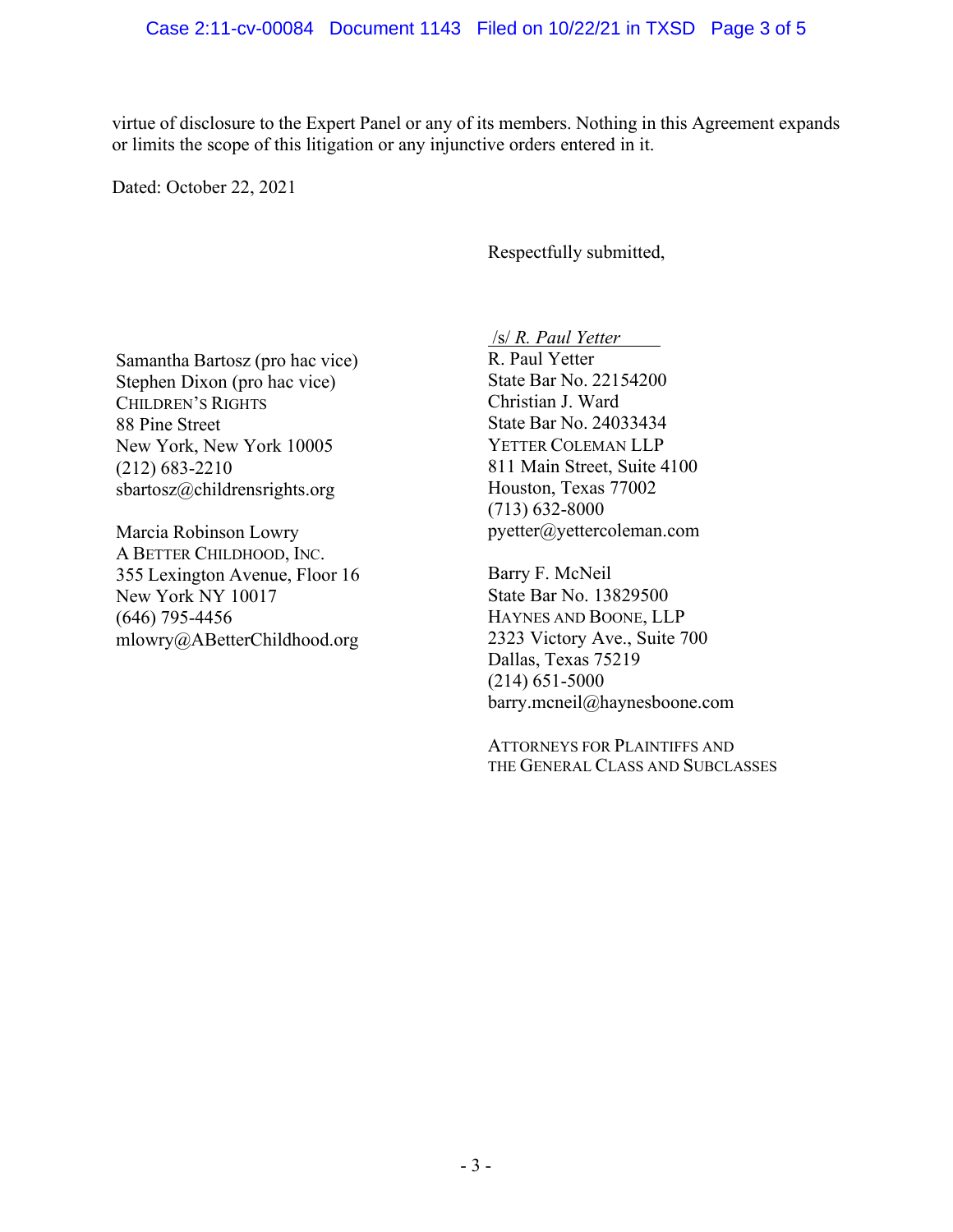/s/ *Raymond Charles Winter* RAYMOND C. WINTER Chief, Civil Medicaid Fraud Division State Bar No. 21791950 [raymond.winter@oag.texas.gov](mailto:raymond.winter@oag.texas.gov)

REYNOLDS BRISSENDEN Director of Litigation, Civil Medicaid Fraud Division State Bar No. 24056969 S.D. Tex. Bar No. 874997 reynolds.brissenden@oag.texas.gov

EUGENIA L. KRIEG Deputy Chief, Civil Medicaid Fraud Division State Bar No. 24062830 S.D. Tex. Bar No. 3341569 [eugenia.krieg@oag.texas.gov](mailto:eugenia.krieg@oag.texas.gov)

PAUL B. MOORE Assistant Attorney General Special Litigation Counsel State Bar No. 24032755 S.D. Tex. Bar No. 802542 paul.moore@oag.texas.gov

CIVIL MEDICAID FRAUD DIVISION OFFICE OF THE ATTORNEY GENERAL P. O. Box 12548, MC 056-1 Austin, Texas 78711 (512) 936-1937

COUNSEL FOR DEFENDANT CECILE ERWINYOUNG, EXECUTIVE COMMISSIONER OF THE TEXAS HEALTH & HUMAN SERVICES COMMISSION